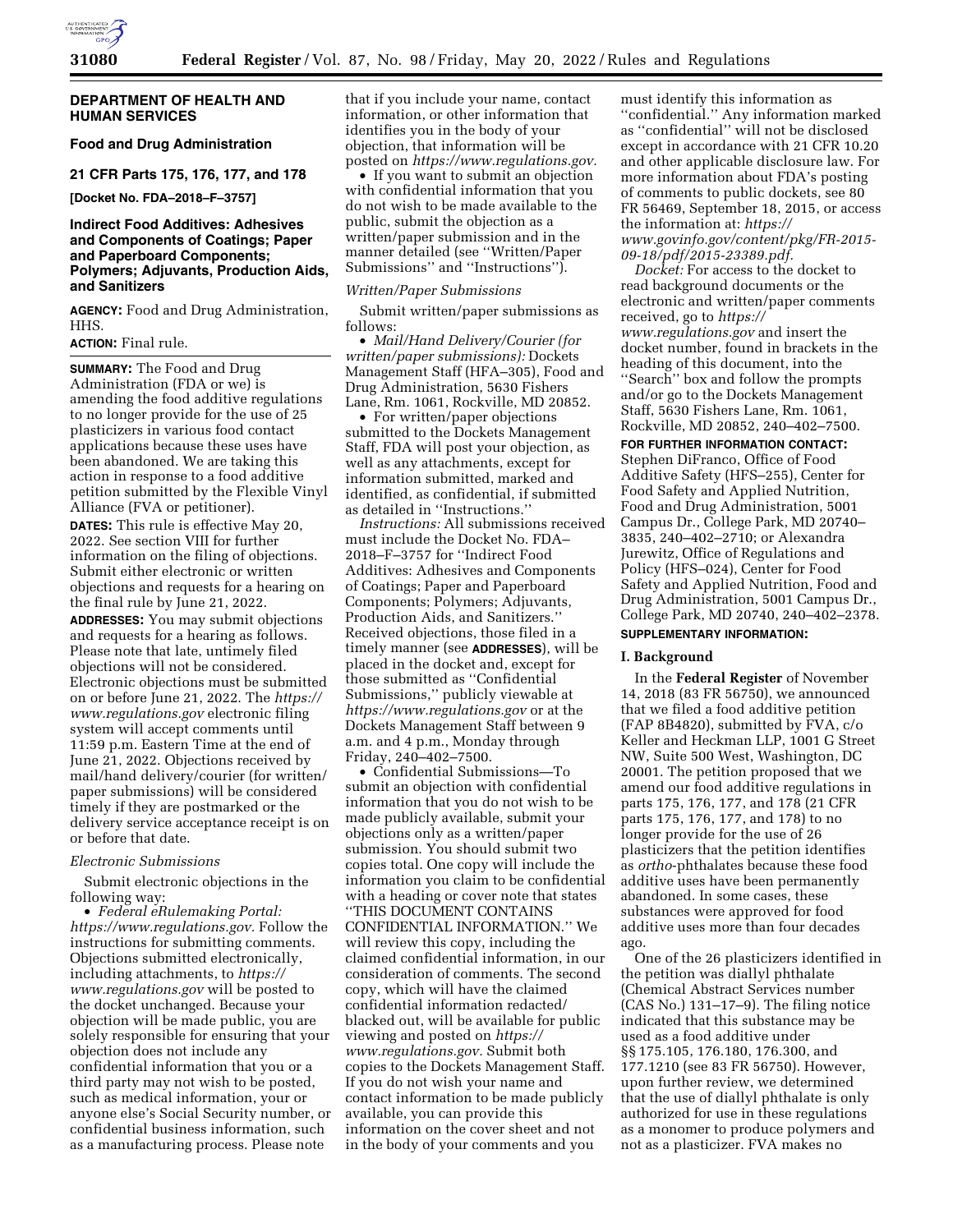claims in their petition that the use of polymers produced with diallyl phthalate for food contact applications have been abandoned. Thus, after

following up with the petitioner, diallyl phthalate is no longer subject to this petition, and diallyl phthalate will not be discussed further. In sum, there are

25 remaining substances that are the subject of this petition; their corresponding CAS numbers (when available) are listed in table 1.

#### TABLE 1—ORTHO-PHTHALATES AFFECTED BY THIS FINAL RULE

| Food additive                                                                                                                                                                                                                                                                                                                                                                                                                                                                                                                         | CAS No.        |
|---------------------------------------------------------------------------------------------------------------------------------------------------------------------------------------------------------------------------------------------------------------------------------------------------------------------------------------------------------------------------------------------------------------------------------------------------------------------------------------------------------------------------------------|----------------|
|                                                                                                                                                                                                                                                                                                                                                                                                                                                                                                                                       | $131 - 11 - 3$ |
|                                                                                                                                                                                                                                                                                                                                                                                                                                                                                                                                       | $84 - 62 - 8$  |
|                                                                                                                                                                                                                                                                                                                                                                                                                                                                                                                                       | $85 - 71 - 2$  |
|                                                                                                                                                                                                                                                                                                                                                                                                                                                                                                                                       | $84 - 66 - 2$  |
| $\textbf{Diethyl}\text{ phthalate}\text{ }\ldots\text{ }\ldots\text{ }\ldots\text{ }\ldots\text{ }\ldots\text{ }\ldots\text{ }\ldots\text{ }\ldots\text{ }\ldots\text{ }\ldots\text{ }\ldots\text{ }\ldots\text{ }\ldots\text{ }\ldots\text{ }\ldots\text{ }\ldots\text{ }\ldots\text{ }\ldots\text{ }\ldots\text{ }\ldots\text{ }\ldots\text{ }\ldots\text{ }\ldots\text{ }\ldots\text{ }\ldots\text{ }\ldots\text{ }\ldots\text{ }\ldots\text{ }\ldots\text{ }\ldots\text{ }\ldots\text{ }\ldots\text{ }\ldots\text{ }\ldots\text{$ | 17573-13-6     |
|                                                                                                                                                                                                                                                                                                                                                                                                                                                                                                                                       | $84 - 72 - 0$  |
|                                                                                                                                                                                                                                                                                                                                                                                                                                                                                                                                       | $84 - 69 - 5$  |
|                                                                                                                                                                                                                                                                                                                                                                                                                                                                                                                                       | $85 - 68 - 7$  |
|                                                                                                                                                                                                                                                                                                                                                                                                                                                                                                                                       | $84 - 74 - 2$  |
|                                                                                                                                                                                                                                                                                                                                                                                                                                                                                                                                       | $85 - 70 - 1$  |
|                                                                                                                                                                                                                                                                                                                                                                                                                                                                                                                                       | $84 - 75 - 3$  |
|                                                                                                                                                                                                                                                                                                                                                                                                                                                                                                                                       | $117 - 83 - 9$ |
|                                                                                                                                                                                                                                                                                                                                                                                                                                                                                                                                       | 1322-94-7      |
|                                                                                                                                                                                                                                                                                                                                                                                                                                                                                                                                       | 27554-26-3     |
|                                                                                                                                                                                                                                                                                                                                                                                                                                                                                                                                       | $117 - 84 - 0$ |
|                                                                                                                                                                                                                                                                                                                                                                                                                                                                                                                                       | $84 - 78 - 6$  |
|                                                                                                                                                                                                                                                                                                                                                                                                                                                                                                                                       | $84 - 71 - 9$  |
|                                                                                                                                                                                                                                                                                                                                                                                                                                                                                                                                       | 7493-81-4      |
|                                                                                                                                                                                                                                                                                                                                                                                                                                                                                                                                       | $89 - 19 - 0$  |
|                                                                                                                                                                                                                                                                                                                                                                                                                                                                                                                                       | $119 - 07 - 3$ |
|                                                                                                                                                                                                                                                                                                                                                                                                                                                                                                                                       | $84 - 77 - 5$  |
|                                                                                                                                                                                                                                                                                                                                                                                                                                                                                                                                       | 21577-80-0     |
|                                                                                                                                                                                                                                                                                                                                                                                                                                                                                                                                       | 26760-71-4     |
|                                                                                                                                                                                                                                                                                                                                                                                                                                                                                                                                       | N/A            |
|                                                                                                                                                                                                                                                                                                                                                                                                                                                                                                                                       | 68650-73-7     |

<sup>1</sup> We note that while these substances are not chemically classified as *ortho*-phthalates, they are included in FAP 8B4820. The FAP describes all of the substances as *ortho*-phthalates, although for these substances tha

<sup>2</sup> The petitioner refers to this substance as butyl benzyl phthalate; it is listed in §§ 176.170 and 178.3740 as butylbenzyl phthalate. These terms are synonymous, referring to the same chemical substance. are synonymous, referring to the same chemical substance.<br>3The petitioner refers to this substance as di-n-butyl phthalate; it is listed in §§ 175.105, 175.300, 175.380, 176.170, 176.180, 176.300,

177.2420, and 177.2600 as dibutyl phthalate and in § 177.1200 as dibutylphthalate. These terms are synonymous, referring to the same chem-

ical substance.<br>4 Substance is listed as butyl phthalate butyl glycolate in § 175.105. We believe this is a typographical error, and it should be listed as butyl<br>phthalyl butyl glycolate.

<sup>1</sup> <sup>5</sup>The petitioner refers to this substance as butyl decyl phthalate; it is listed in § 175.105 as butyldecyl phthalate. These terms are synonymous,<br>referring to the same chemical substance.

 $6$ The petitioner refers to this substance as castor oil phthalate with adipic acid and fumaric acid-diethylene glycol; it is listed in § 177.1200 as castor oil phthalate with adipic acid and fumaric acid-diethylene glycol polyester. These terms are synonymous, referring to the same chemical substance.

None Available.

The petitioner asserts that the currently authorized uses of the plasticizers identified in tables 2 through 19 have been abandoned. In addition to the uses of the 25 plasticizers that are approved for food additive uses as described in tables 2 through 19, certain plasticizers that are the subject of the petition are also authorized for prior sanctioned uses. Any such prior sanctioned use is beyond the scope of a food additive

petition, which applies only to substances that meet the definition of ''food additive.'' Accordingly, this final rule has no impact on any prior sanctioned uses.

### TABLE 2—ORTHO-PHTHALATES AUTHORIZED BY § 175.105 AFFECTED BY THIS FINAL RULE

[Adhesives]

| Food additive | CAS No.       |
|---------------|---------------|
|               | 131–11–3      |
|               | $84 - 62 - 8$ |
|               | $85 - 71 - 2$ |
|               | $84 - 66 - 2$ |
| Ethvl         | $84 - 72 - 0$ |
|               | $84 - 69 - 5$ |
|               | $85 - 68 - 7$ |
|               | $84 - 74 - 2$ |
|               | $85 - 70 - 1$ |
|               | $84 - 75 - 3$ |
|               | 117–83–9      |
|               | 27554–26–3    |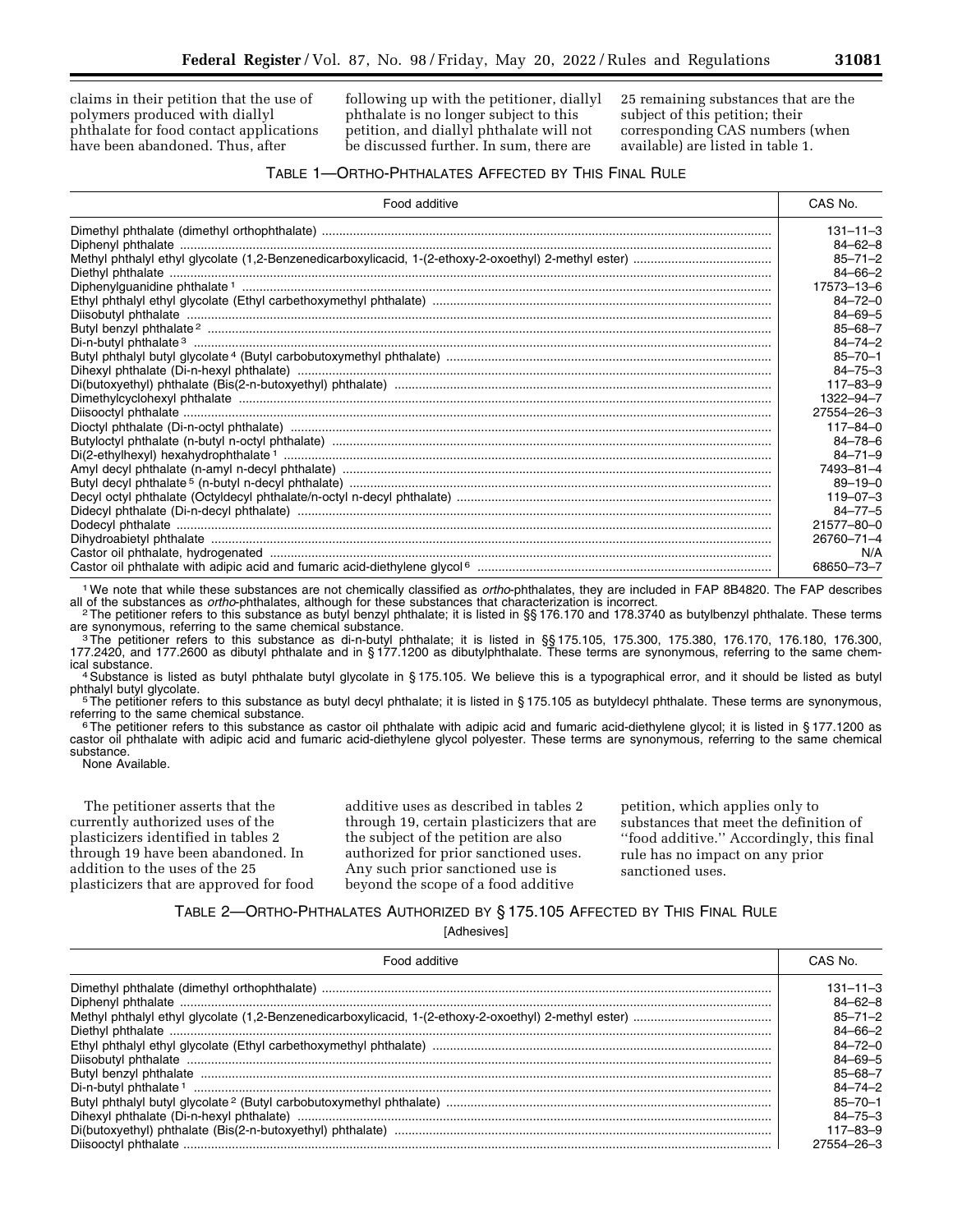# TABLE 2—ORTHO-PHTHALATES AUTHORIZED BY § 175.105 AFFECTED BY THIS FINAL RULE—Continued

[Adhesives]

| Food additive | CAS No.        |
|---------------|----------------|
|               | l 17–84–0      |
|               | $84 - 78 - 6$  |
|               | $84 - 71 - 9$  |
|               | $89 - 19 - 0$  |
|               | $119 - 07 - 3$ |
|               | 26760–71–4     |

<sup>1</sup>The petitioner refers to this substance as di-n-butyl phthalate; it is listed in § 175.105 as dibutyl phthalate. These terms are synonymous, referring to the same chemical substance. ferring to the same chemical substance.<br><sup>2</sup>The petitioner refers to this substance as butyl phthalyl butyl glycolate; it is listed in § 175.105 as butyl phthalate butyl glycolate. We believe

this is a typographical error, and it should be listed as butyl phthalyl butyl glycolate. These terms are synonymous, referring to the same chemical substance.<br><sup>3</sup>The petitioner refers to this substance as butyl decyl phthalate; it is listed in § 175.105 as butyldecyl phthalate. These terms are synonymous,

referring to the same chemical substance.

### TABLE 3—ORTHO-PHTHALATES AUTHORIZED BY § 175.300 AFFECTED BY THIS FINAL RULE

[Resinous and polymeric coatings]

| Food additive | CAS No.       |
|---------------|---------------|
|               | $84 - 66 - 2$ |
|               | $84 - 72 - 0$ |
|               | $84 - 74 - 2$ |
|               | $85 - 70 - 1$ |
|               | 27554-26-3    |

1The petitioner refers to this substance as di-n-butyl phthalate; it is listed in § 175.300 as dibutyl phthalate. These terms are synonymous, referring to the same chemical substance.

### TABLE 4—ORTHO-PHTHALATES AUTHORIZED BY § 175.320 AFFECTED BY THIS FINAL RULE

[Resinous and polymeric coatings for polyolefin films].

| Food additive | CAS No.       |
|---------------|---------------|
|               | $84 - 66 - 2$ |
|               | 84-72-0       |
|               | $85 - 70 - 1$ |

### TABLE 5—ORTHO-PHTHALATES AUTHORIZED BY § 175.380 AFFECTED BY THIS FINAL RULE

[Xylene-formaldehyde resins condensed with 4,4'-isopropylidenediphenol-epichlorohydrin epoxy resins]

| Food additive                      | CAS No.       |
|------------------------------------|---------------|
| Diethyl phthalate <sup>1</sup>     | $84 - 66 - 2$ |
|                                    | $84 - 72 - 0$ |
| Di-n-butyl phthalate <sup>12</sup> | $84 - 74 - 2$ |
|                                    | $85 - 70 - 1$ |
|                                    | 27554-26-3    |

1By cross-referencing § 175.300, § 175.380 authorizes use of this plasticizer.

<sup>2</sup>The petitioner refers to this substance as di-n-butyl phthalate; it is listed in § 175.300 as dibutyl phthalate. These terms are synonymous, referring to the same chemical substance.

### TABLE 6—ORTHO-PHTHALATES AUTHORIZED BY § 175.390 AFFECTED BY THIS FINAL RULE

[Zinc-silicon dioxide matrix coatings]

| Food additive                      | CAS No.                        |
|------------------------------------|--------------------------------|
| Diethyl phthalate <sup>1</sup>     | $84 - 66 - 2$                  |
| Di-n-butyl phthalate <sup>12</sup> | $84 - 72 - 0$<br>$84 - 74 - 2$ |
|                                    | $85 - 70 - 1$                  |
| Diisooctyl phthalate <sup>1</sup>  | $27554 - 26 - 3$               |

1By cross-referencing § 175.300, § 175.390 authorizes use of this plasticizer.

2The petitioner refers to this substance as di-n-butyl phthalate; it is listed in § 175.300 as dibutyl phthalate. These terms are synonymous, referring to the same chemical substance.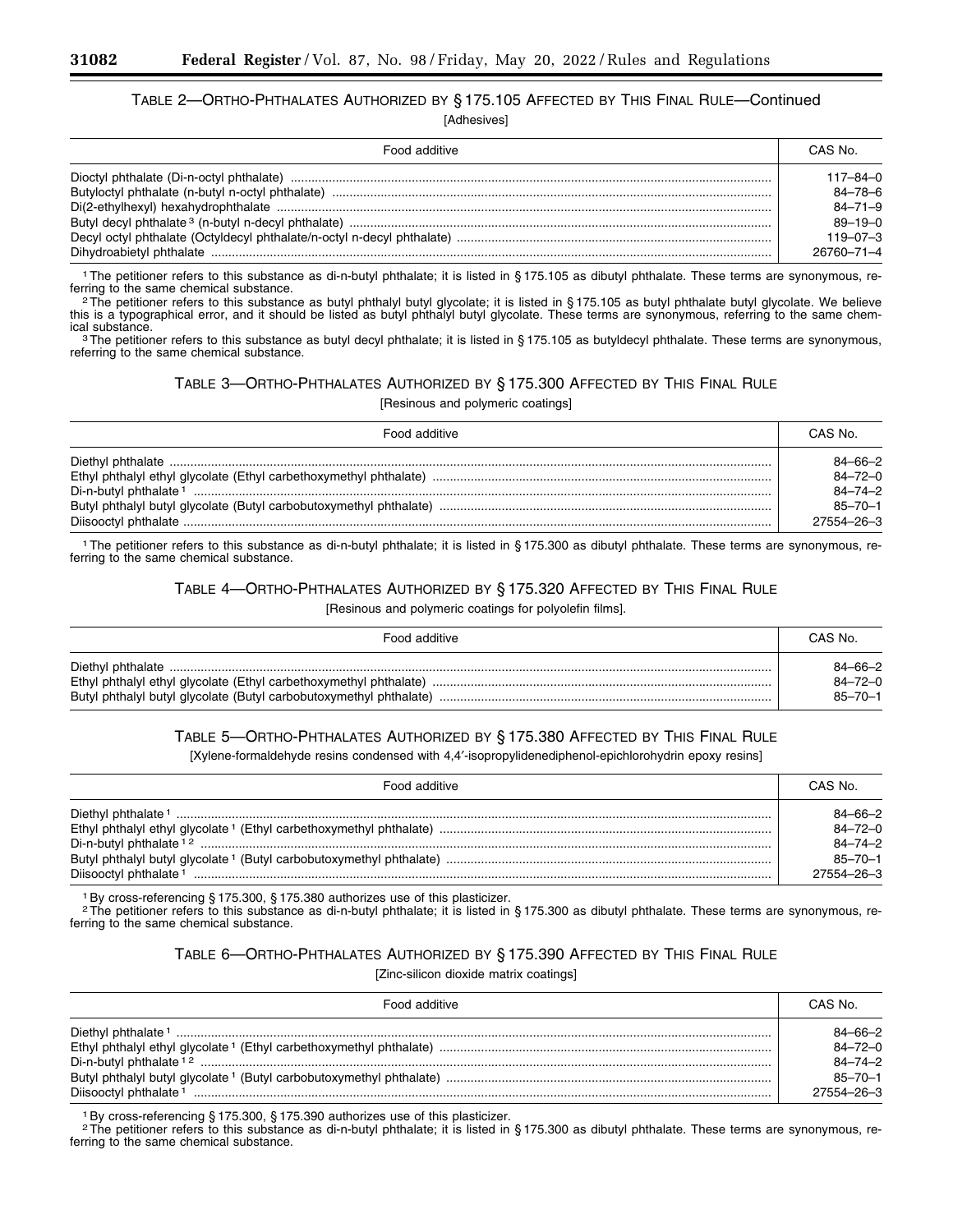# TABLE 7—ORTHO-PHTHALATES AUTHORIZED BY § 176.170 AFFECTED BY THIS FINAL RULE

[Components of paper and paperboard in contact with aqueous and fatty foods]

| Food additive                                                 | CAS No.                  |
|---------------------------------------------------------------|--------------------------|
| Butyl benzyl phthalate 1<br>Di-n-butyl phthalate <sup>2</sup> | 85–68–7<br>$84 - 74 - 2$ |

<sup>1</sup>The petitioner refers to this substance as butyl benzyl phthalate; it is listed in § 176.170 as butylbenzyl phthalate. These terms are synony-<br>mous, referring to the same chemical substance.

<sup>2</sup>The petitioner refers to this substance as di-n-butyl phthalate; it is listed in § 176.170 as dibutyl phthalate. These terms are synonymous, referring to the same chemical substance.

### TABLE 8—ORTHO-PHTHALATES AUTHORIZED BY § 176.180 AFFECTED BY THIS FINAL RULE

[Components of paper and paperboard in contact with dry food]

| Food additive                                         | CAS No.          |
|-------------------------------------------------------|------------------|
| Butyl benzyl phthalate 1                              | $85 - 68 - 7$    |
| Di-n-butyl phthalate <sup>12</sup> .                  | $84 - 74 - 2$    |
| Didecyl phthalate <sup>1</sup> (Di-n-decyl phthalate) | $84 - 77 - 5$    |
| Dodecyl phthalate <sup>1</sup>                        | $21577 - 80 - 0$ |

1By cross-referencing § 176.170, § 176.180 authorizes use of this plasticizer.

2The petitioner refers to this substance as di-n-butyl phthalate; it is listed in § 176.170 as dibutyl phthalate. These terms are synonymous, referring to the same chemical substance.

# TABLE 9—ORTHO-PHTHALATES AUTHORIZED BY § 176.300 AFFECTED BY THIS FINAL RULE

[Slimicides]

| Food additive                                                                                                        | CAS No.                                                 |
|----------------------------------------------------------------------------------------------------------------------|---------------------------------------------------------|
| Butyl benzyl phthalate <sup>1</sup><br>Di-n-butyl phthalate <sup>2</sup><br>Didecyl phthalate (Di-n-decyl phthalate) | $85 - 68 - 7$<br>84-74-2<br>$84 - 77 - 5$<br>21577-80-0 |

1By cross-referencing §§ 176.170 and 176.180, § 176.300 authorizes use of this plasticizer.

2The petitioner refers to this substance as di-n-butyl phthalate; it is listed in § 176.300 as dibutyl phthalate. These terms are synonymous, referring to the same chemical substance.

# TABLE 10—ORTHO-PHTHALATES AUTHORIZED BY § 177.1010 AFFECTED BY THIS FINAL RULE

[Acrylic and modified acrylic plastics, semirigid and rigid]

| Food additive                                | CAS No.        |
|----------------------------------------------|----------------|
| Dimethyl phthalate (dimethyl orthophthalate) | $131 - 11 - 3$ |

### TABLE 11—ORTHO-PHTHALATES AUTHORIZED BY § 177.1200 AFFECTED BY THIS FINAL RULE

[Cellophane]

| Food additive                                                                         | CAS No.                        |
|---------------------------------------------------------------------------------------|--------------------------------|
| Diisobutyl phthalate<br>Di-n-butyl phthalate <sup>1</sup>                             | $84 - 69 - 5$<br>$84 - 74 - 2$ |
| Dimethylcyclohexyl phthalate                                                          | 1322-94-7<br>N/A               |
| Castor oil phthalate with adipic acid and fumaric acid-diethylene glycol <sup>2</sup> | 68650-73-7                     |

<sup>1</sup>The petitioner refers to this substance as di-n-butyl phthalate; it is listed in § 177.1200 as dibutylphthalate. These terms are synonymous, referring to the same chemical substance.

<sup>2</sup>The petitioner refers to this substance as castor oil phthalate with adipic acid and fumaric acid-diethylene glycol; it is listed in § 177.1200 as castor oil phthalate with adipic acid and fumaric acid-diethylene glycol polyester. These terms are synonymous, referring to the same chemical substance.

#### TABLE 12—ORTHO-PHTHALATES AUTHORIZED BY § 177.1210 AFFECTED BY THIS FINAL RULE

[Closures with sealing gaskets for food containers]

| Food additive                                                                   | CAS No.       |
|---------------------------------------------------------------------------------|---------------|
| Diethyl phthalate <sup>12</sup>                                                 | $84 - 66 - 2$ |
| Ethyl phthalyl ethyl glycolate <sup>1</sup> (Ethyl carbethoxymethyl phthalate). | $84 - 72 - 0$ |
| Di-n-butyl phthalate 135                                                        | $84 - 74 - 2$ |
| Butyl phthalyl butyl glycolate <sup>1</sup> (Butyl carbobutoxymethyl phthalate) | $85 - 70 - 1$ |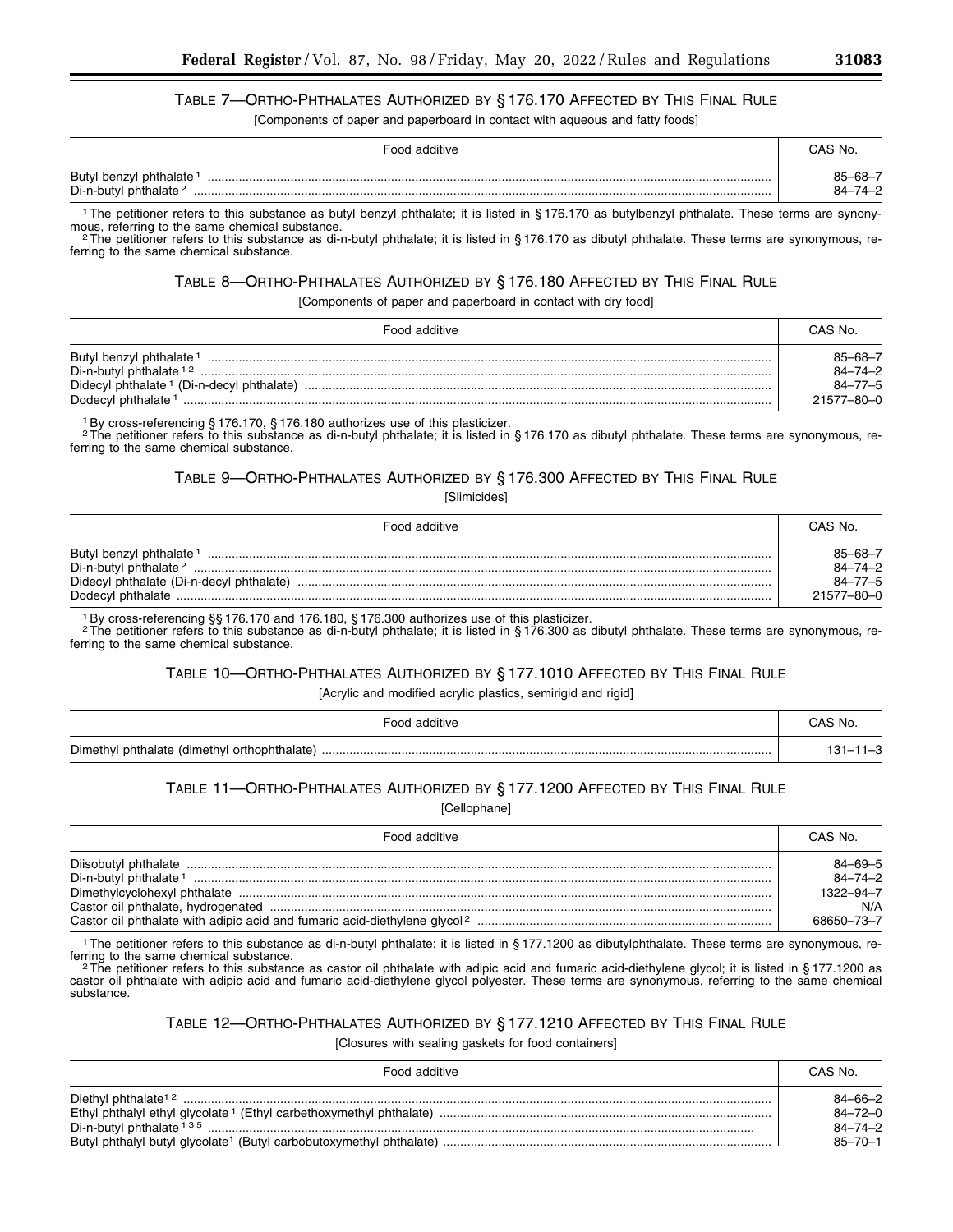### TABLE 12—ORTHO-PHTHALATES AUTHORIZED BY § 177.1210 AFFECTED BY THIS FINAL RULE—Continued [Closures with sealing gaskets for food containers]

| Food additive                                                                                                                                                                                                                                                                                                                                              | CAS No.         |
|------------------------------------------------------------------------------------------------------------------------------------------------------------------------------------------------------------------------------------------------------------------------------------------------------------------------------------------------------------|-----------------|
|                                                                                                                                                                                                                                                                                                                                                            | 27554-26-3      |
|                                                                                                                                                                                                                                                                                                                                                            | $131 - 11 - 3$  |
|                                                                                                                                                                                                                                                                                                                                                            | $84 - 62 - 8$   |
|                                                                                                                                                                                                                                                                                                                                                            | $85 - 71 - 2$   |
|                                                                                                                                                                                                                                                                                                                                                            | 17573-13-6      |
| $\textbf{Diphenylguanidine pithalate } 4 \text{ } \text{ } \text{ } \text{ } \text{ } \text{ } \text{ } \text{ } \text{ } \text{ } \text{ } \text{ } \text{ } \text{ } \text{ } \text{ } \text{ } \text{ } \text{ } \text{ } \text{ } \text{ } \text{ } \text{ } \text{ } \text{ } \text{ } \text{ } \text{ } \text{ } \text{ } \text{ } \text{ } \text{ $ | $84 - 69 - 5$   |
|                                                                                                                                                                                                                                                                                                                                                            | $85 - 68 - 7$   |
|                                                                                                                                                                                                                                                                                                                                                            | $84 - 75 - 3$   |
|                                                                                                                                                                                                                                                                                                                                                            | $117 - 83 - 9$  |
|                                                                                                                                                                                                                                                                                                                                                            | $1322 - 94 - 7$ |
|                                                                                                                                                                                                                                                                                                                                                            | $117 - 84 - 0$  |
|                                                                                                                                                                                                                                                                                                                                                            | $84 - 78 - 6$   |
|                                                                                                                                                                                                                                                                                                                                                            | $84 - 71 - 9$   |
|                                                                                                                                                                                                                                                                                                                                                            | 7493-81-4       |
|                                                                                                                                                                                                                                                                                                                                                            | $89 - 19 - 0$   |
|                                                                                                                                                                                                                                                                                                                                                            | $119 - 07 - 3$  |
|                                                                                                                                                                                                                                                                                                                                                            | $84 - 77 - 5$   |
|                                                                                                                                                                                                                                                                                                                                                            | 21577-80-0      |
|                                                                                                                                                                                                                                                                                                                                                            | 26760-71-4      |
|                                                                                                                                                                                                                                                                                                                                                            | N/A             |
|                                                                                                                                                                                                                                                                                                                                                            | 68650-73-7      |

1By cross-referencing part 175, § 177.1210 authorizes use of this plasticizer.

2By cross-referencing part 178, § 177.1210 authorizes use of this plasticizer.

3By cross-referencing part 176, § 177.1210 authorizes use of this plasticizer

4By cross-referencing part 177, § 177.1210 authorizes use of this plasticizer.

5The petitioner refers to this substance as di-n-butyl phthalate; it is listed in §§ 175.105, 175.300, 175.380, 176.170, 176.180, 176.300, 177.2420, and 177.2600 as dibutyl phthalate and in § 177.1200 as dibutylphthalate. These terms are synonymous, referring to the same chem-<br>ical substance.

<sup>6</sup>The petitioner refers to this substance as castor oil phthalate with adipic acid and fumaric acid-diethylene glycol; it is listed in § 177.1200 as castor oil phthalate with adipic acid and fumaric acid-diethylene glycol polyester. These terms are synonymous, referring to the same chemical substance.

### TABLE 13—ORTHO-PHTHALATES AUTHORIZED BY § 177.1400 AFFECTED BY THIS FINAL RULE [Hydroxyethyl cellulose film, water-insoluble]

| Food additive                                                                          | CAS No.                          |
|----------------------------------------------------------------------------------------|----------------------------------|
|                                                                                        | $84 - 69 - 5$                    |
|                                                                                        | $84 - 74 - 2$<br>$1322 - 94 - 7$ |
|                                                                                        | N/A                              |
| Castor oil phthalate with adipic acid and fumaric acid-diethylene glycol <sup>13</sup> | 68650-73-7                       |

1By cross-referencing § 177.1200, § 177.1400 authorizes use of this plasticizer.

<sup>2</sup>The petitioner refers to this substance as di-n-butyl phthalate; it is listed in § 177.1200 as dibutylphthalate. These terms are synonymous, referring to the same chemical substance.

<sup>3</sup>The petitioner refers to this substance as castor oil phthalate with adipic acid and fumaric acid-diethylene glycol; it is listed in § 177.1200 as castor oil phthalate with adipic acid and fumaric acid-diethylene glycol polyester. These terms are synonymous, referring to the same chemical substance.

TABLE 14—ORTHO-PHTHALATES AUTHORIZED BY § 177.1460 AFFECTED BY THIS FINAL RULE

[Melamine-formaldehyde resins in molded articles]

| Food additive                                 | CAS No. |
|-----------------------------------------------|---------|
| Dioctyl phthalate (Di-n-octyl phthalate)<br>. | _ഒ⊿_∩   |

# TABLE 15—ORTHO-PHTHALATES AUTHORIZED BY § 177.1590 AFFECTED BY THIS FINAL RULE

[Polyester elastomers]

| ะ∩∩ศ<br>additive                                          | CAS No. |
|-----------------------------------------------------------|---------|
| Dimethyl<br>l phthalate (dimethyl<br>I orthophthalate<br> |         |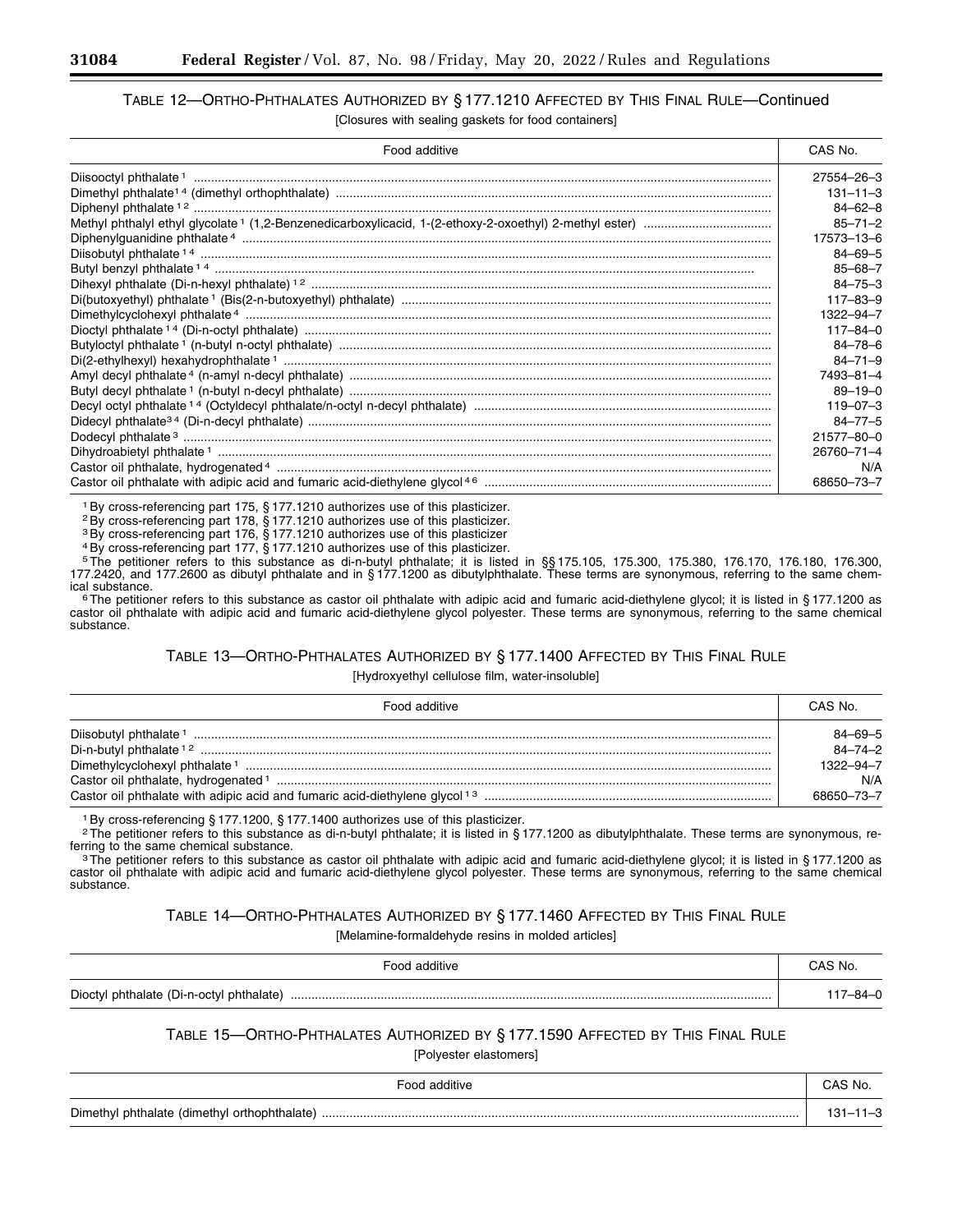# TABLE 16—ORTHO-PHTHALATES AUTHORIZED BY § 177.2420 AFFECTED BY THIS FINAL RULE

[Polyester resins, cross-linked]

| Food additive                     | CAS No.                                    |
|-----------------------------------|--------------------------------------------|
| Di-n-butyl phthalate <sup>1</sup> | $131 - 11 - 3$<br>$85 - 68 - 7$<br>84-74-2 |

1The petitioner refers to this substance as di-n-butyl phthalate; it is listed in § 177.2420 as dibutyl phthalate. These terms are synonymous, referring to the same chemical substance.

### TABLE 17—ORTHO-PHTHALATES AUTHORIZED BY § 177.2600 AFFECTED BY THIS FINAL RULE [Rubber articles intended for repeated use]

| Food additive | CAS No.        |
|---------------|----------------|
|               | 17573-13-6     |
|               | $84 - 74 - 2$  |
|               | $117 - 84 - 0$ |
|               | 7493-81-4      |
|               | $119 - 07 - 3$ |
|               | $84 - 77 - 5$  |

1The petitioner refers to this substance as di-n-butyl phthalate; it is listed in § 177.2600 as dibutyl phthalate. These terms are synonymous, referring to the same chemical substance.

### TABLE 18—ORTHO-PHTHALATES AUTHORIZED BY § 178.3740 AFFECTED BY THIS FINAL RULE

[Plasticizers in Polymeric Substances]

| Food additive                                                                   | CAS No.                                   |
|---------------------------------------------------------------------------------|-------------------------------------------|
| Butyl benzyl phthalate <sup>1</sup><br>Dihexyl phthalate (Di-n-hexyl phthalate) | $84 - 62 - 8$<br>85-68-7<br>$84 - 75 - 3$ |

1The petitioner refers to this substance as Butyl benzyl phthalate; it is listed in § 178.3740 as butylbenzyl phthalate. These terms are synonymous, referring to the same chemical substance.

### TABLE 19—ORTHO-PHTHALATES AUTHORIZED BY § 178.3910 AFFECTED BY THIS FINAL RULE

[Surface lubricants used in the manufacture of metallic articles]

| Food additive | CAS No.       |
|---------------|---------------|
|               | $84 - 66 - 2$ |

#### **II. Evaluation of Abandonment**

Section 409(i) of the Federal Food, Drug, and Cosmetic Act (FD&C Act) (21 U.S.C. 348(i)) states that we must, by regulation, establish the procedure for amending or repealing a food additive regulation and that this procedure must conform to the procedure provided in section 409 of the FD&C Act for the promulgation of such regulations. Our regulations pertaining to administrative actions for food additives provide that the Commissioner of Food and Drugs, on his own initiative or on the petition of any interested person, under 21 CFR part 10, may propose the issuance of a regulation amending or repealing a regulation pertaining to a food additive or granting or repealing an exception for such additive (§ 171.130(a) (21 CFR 171.130(a))). The regulations further provide that any such petition must include an assertion of facts, supported by data, showing that new information

exists with respect to the food additive or that new uses have been developed or old uses abandoned, that new data are available as to toxicity of the chemical, or that experience with the existing regulation or exemption may justify its amendment or repeal (§ 171.130(b)). New data must be furnished in the form specified in §§ 171.1 and 171.100 (21 CFR 171.1 and 171.100) for submitting petitions (§ 171.130(b)). Under these regulations, a petitioner may propose that we amend a food additive regulation if the petitioner can demonstrate that there are 'old uses abandoned" for the relevant food additive (§ 171.130(b)). Such abandonment must be complete and permanent for any intended uses in the United States market. While section 409 of the FD&C Act and § 171.130 also provide for amending or revoking a food additive regulation based on safety, an amendment or revocation based on

abandonment is not based on safety but is based on the fact that regulatory authorization is no longer necessary because the use of that food additive has been completely and permanently abandoned.

Abandonment may be limited to certain authorized food additive uses for a substance (*e.g.,* if a substance is no longer used in certain product categories), or abandonment may apply to all authorized food additive uses of a substance (*e.g.,* if a substance is no longer being manufactured). If a petition seeks an amendment to a food additive regulation based on the abandonment of certain uses of the food additive, such uses should be adequately defined so that both the scope of the abandonment and any amendment to the food additive regulation are clear.

The petition states that FVA is a coalition that represents the plasticizer and vinyl products industry. Their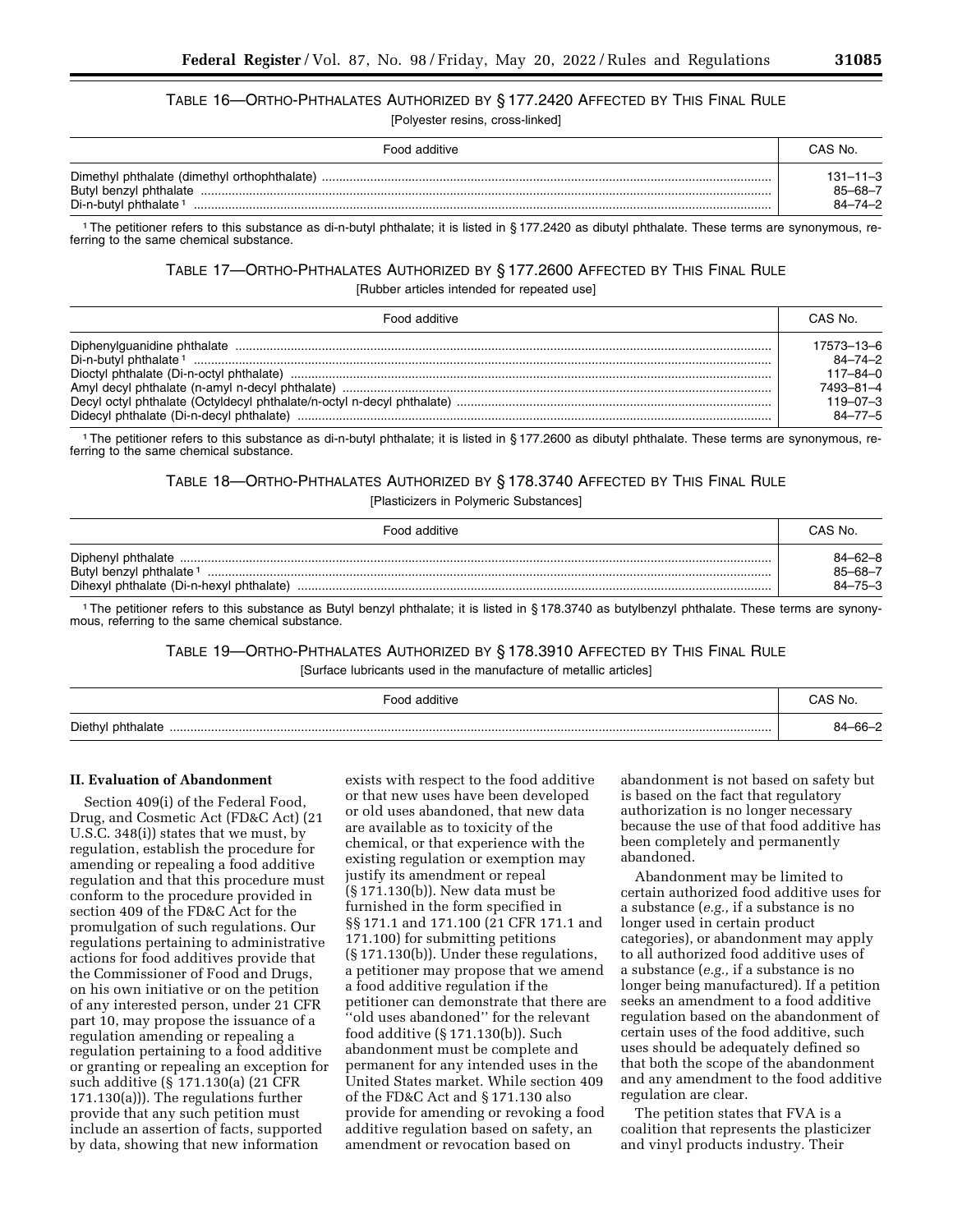membership consists of 11 plasticizer suppliers, 5 compounders, 5 non-profit industry groups, 4 manufacturers, 2 resin suppliers, 1 converter, and 11 other firms (Ref. 1).

As support for the claim that the plasticizers in table 1 are no longer manufactured, imported, or otherwise marketed for the identified food contact applications in the United States market and that the described uses are abandoned, the petition includes the results of a survey conducted on behalf of FVA. According to the petition, the survey was distributed to FVA's membership as well as other industry stakeholders. More specifically, FVA asked the survey recipients to sign letters that verify that they do not:

1. Currently manufacture the *ortho*phthalates listed in table 1 for use in food contact applications in the United States;

2. Currently import the *ortho*phthalates listed in table 1 for use in food contact applications in the United States;

3. Intend to manufacture or import the *ortho*-phthalates listed in table 1 for use in food contact applications in the United States in the future;

4. Currently maintain any inventory of the *ortho*-phthalates listed in table 1 for sale or distribution into commerce that is intended to be marketed for use in food contact applications in the United States; and

5. Possess any knowledge that the *ortho*-phthalates listed in table 1 are used in food contact applications in the United States.

There are 18 signed letters that are attached to the petition. These signed letters, some of which are directly from manufacturers of *ortho*-phthalates, assert that the survey recipients do not engage in any of the activities outlined in the five questions in the survey letters. The petition states that the survey letters collected include the substantial majority of phthalate and polyvinyl chloride manufacturers, as well as downstream compounders and users of these materials.

FVA also sought confirmation from the Plastics Industry Association's (PIA) Food, Drug and Cosmetic Packaging Materials Committee (FDCPMC) that no member company has any knowledge of the manufacturing or marketing of the plasticizers in table 1 for food contact applications. The FDCPMC is composed of PIA members with what the petition describes as particular interest and expertise in packaging for food, drugs, cosmetics, and related products. According to the petition, PIA's members represent entities in each sequence of the plastics industry supply

chain, including processors, machinery and equipment manufacturers, and raw material suppliers.

The petition states that FVA also verified with other key industry stakeholders that they do not have any knowledge of the manufacturing or marketing of the substances in table 1 for food contact applications. These stakeholders included members of the Adhesives and Sealants Council, whose membership includes entities involved in the supply, manufacture, and distribution of adhesives and sealants in North America; the American Beverage Association, which represents beverage producers, distributors, franchise companies and support industries; the American Forest and Paper Association, which the petition describes as having member companies that produce more than 75 percent of the pulp, paper, paper-based packaging, and wood building materials in the United States; the Grocery Manufacturers Association,<sup>1</sup> which the petition describes as representing more than 250 food, beverage, and consumer product companies globally; and the High Phthalates Panel of the American Chemistry Council (ACC). Specifically, the petition states that no member companies of these organizations have any knowledge of industry reliance on the subject food additive approvals. In followup correspondence with FDA, FVA stated these trade associations either contacted their entire memberships or the relevant portions of their memberships that would have knowledge regarding the use of *ortho*phthalates (Ref. 2).

Furthermore, FDA identified the major manufacturers of *ortho*-phthalates in the United States (Ref. 3) and notes that these manufacturers are listed as member companies of the ACC (Ref. 4). FDA considers the totality of the parties surveyed to be representative of the entire supply-chain of food contact substances and end-use products which may rely on the authorizations in parts 175, 176, 177, and 178 for the use of plasticizers identified in tables 2 through 19.

In addition, when we publish a notice of filing of a food additive petition, stakeholders have an opportunity to provide information regarding whether any of the subject food additives are still being used. We received no comments that provided evidence of current use.

In light of the evidence submitted in the petition, as well as the absence of any evidence demonstrating lack of

abandonment, we are granting the petition. We conclude that the plasticizers in table 1 have been completely and permanently abandoned with respect to the food additive uses listed in tables 2 through 19. Accordingly, FDA is removing the authorizations for the food additive use of these substances in parts 175, 176, 177, and 178, as described in tables 2 through 19.

#### **III. Comments on the Filing Notice**

We provided 60 days for comment on the filing notice. We received less than 10 comments. No comments provided evidence that any of the 25 plasticizers that are the subject, and within the scope, of FVA's petition are currently being used in food contact applications. Most comments were general in nature and supported granting the petition. These comments expressed support for removing listings for substances that are no longer in use from the food additive regulations.

We summarize and respond to the comments in the following paragraphs. For ease of reading, we preface each comment discussion with a numbered ''Comment,'' and the word ''Response'' appears before FDA's response. The number assigned is for organizational purposes only and does not signify any individual comment's value, importance, or order in which it was received.

(Comment 1) One comment expressed concern regarding the safety of diethyl phthalate.

(Response 1) Diethyl phthalate (CAS No. 84–66–2) is included in table 1 as a substance that has been abandoned as a food additive in food contact uses. As stated in the filing notice (83 FR 56750 at 56758), information on safety is not relevant to abandonment. To the extent that the comment suggests that FDA must make a safety determination as part of the review process for this abandonment petition, we disagree. Each year, we respond to hundreds of submissions under the various petition and notification programs we administer. Therefore, if use of a food additive is no longer authorized in response to an abandonment petition, we may determine that it is neither necessary nor an efficient use of our limited resources to address safety arguments related to an abandoned use.

(Comment 2) One comment encouraged FDA to abide by statutory timelines and suggested that we improperly delayed posting the filing notice in the **Federal Register**.

(Response 2) We acknowledge that there was a delay in the publication of the filing notice. We filed FVA's

<sup>1</sup>The Grocery Manufacture's Association (GMA) became the Consumer Brands Association (CBA) in January 2020.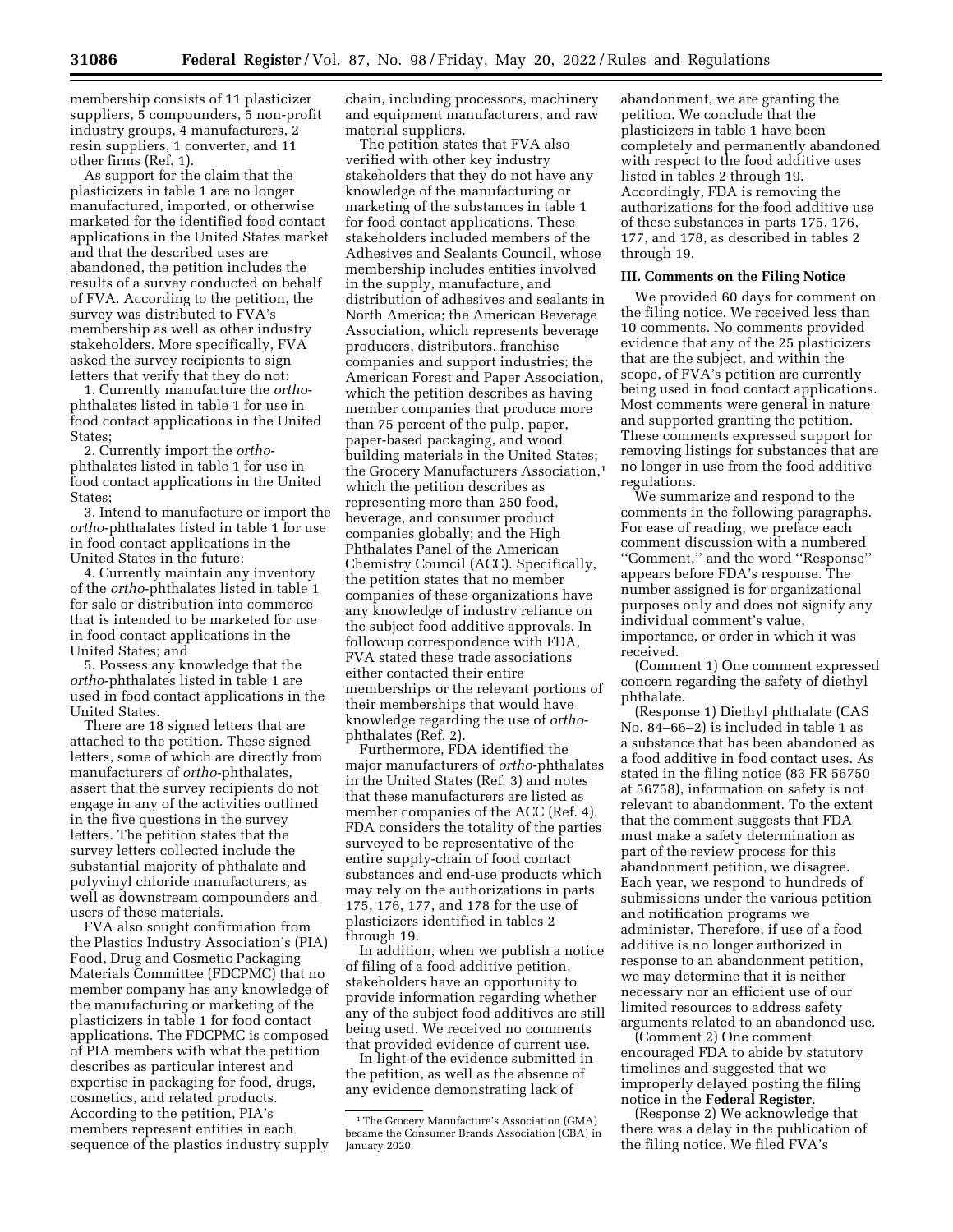petition on July 3, 2018, and published the filing notice in the **Federal Register**  on November 14, 2018. However, this delay did not affect the length of the 60 day comment period for the petition or the outcome of FDA's review of the petition.

(Comment 3) One comment sought clarity as to whether certain *ortho*phthalates that were not the subject of this petition remain authorized for food contact use.

(Response 3) This final rule impacts only the specific *ortho*-phthalates that are the subject of the petition, for the uses identified in the petition. We acknowledge that some *ortho*-phthalates continue to be permitted for use in food contact applications, either as prior sanctioned ingredients or through food additive regulations.

(Comment 4) One comment stated that FDA did not explain how the petition affects installed food handling equipment containing ''abandoned'' *ortho*-phthalates. The comment expressed concern that the survey questions offered in support of the abandonment claim do not clearly capture the use of these substances in repeat use food contact substances such as conveyors, tubing, and other equipment currently installed in food manufacturing facilities. The comment asserted that for these uses to be abandoned, industry must not only cease to manufacture or sell items containing these plasticizers, but any remaining equipment containing the 26 plasticizers must not be used. The comment also requested that, if the petition is granted, we state that continued use of installed equipment containing the abandoned substances/ plasticizers that come into contact with food is unlawful and that the food would be adulterated.

(Response 4) We disagree with the assertion that FVA's survey fails to address repeat-use items. Questions 1, 2, and 4 of FVA's survey encompass broad types of intended use. Specifically, these questions ask about current manufacturing, importing, and distribution of the subject *ortho*phthalates for ''food-contact applications,'' a broad term that arguably includes any food-contact use of the subject *ortho*-phthalates. Question 3 has the same scope but is specific to the survey recipients' future plans. Regarding installed food processing equipment that may contain any of the substances in table 1, the comment did not provide any evidence showing that there is use of the subject substances in repeat-use food contact applications. We note that repeated-use food handling equipment typically has a finite

lifetime. The petitioner provided information concerning the typical useful lifetime of some food handling equipment and noted that these lifetimes vary based on the operating conditions but are roughly 300 to 500 days for food handling conveyer belts, flexible tubing, and gaskets. This information is contained in Food Additive Master File No. 954, which was incorporated by reference into FAP 8B4820 by the petitioner. The petitioner characterized the approximate lifetimes provided as conservative estimates of the usable lifetimes of repeat-use articles subject to these regulations (Ref. 2).

In assessing other food additive uses, FDA has compiled representative exposure scenarios of repeat use food handling articles based on data collected through the Food Contact Notification Program (Ref. 5). We note that the estimated standardized lifetimes (*i.e.,* the amount of time an article such as a conveyor belt can function before needing replacement) in these scenarios are 365 days for polymer conveyor belts (Ref. 6), flexible polymer tubing (Ref. 7), and polymer o-rings (Ref. 8). Likewise, estimates of dietary exposure from the use of lubricants, which may contain a plasticizer, used on food handling equipment (*e.g.,*  bearings, surfaces) assume that relubrication is required between 600 to 4000 machine operating hours. This is approximately 25 to 167 days, assuming nonstop operation (Ref. 8). Thus, lubricants are replaced on a relatively frequent basis.

As such, any of these types of repeatuse items that may have been in use as of July 2018, at the time this petition was filed, would be expected to be past the end of their usable life. Considering these estimated lifetimes and the evidence suggesting that there would not be replacement products containing the abandoned substances, we do not agree that there is reason to question the evidence supporting abandonment in the context of repeat-use food handling equipment.

With respect to the request that FDA state that continued use of installed equipment containing the abandoned substances/plasticizers that come into contact with food is unlawful and that the food would be adulterated, we decline. It would be premature for FDA to comment on the legal status of substances in response to an unproven concern that certain uses are not, in fact, abandoned.

(Comment 5) One comment stated that it is not clear what parts of industry were omitted from the petitioner's survey and questions whether the

survey recipients possessed sufficient knowledge to accurately answer the survey in instances of repeat-use items.

(Response 5) As stated in section II of this final rule, we consider the totality of the parties surveyed in the FVA petition to be comprehensive and sufficient to determine that these uses are abandoned. FDA also considers question 5 of the survey, which asked about the recipients' general knowledge of the use of the substances in food contact applications in the United States, to encompass not only the activities of the survey recipients themselves, but also other firms which supply, purchase from, or otherwise interact with the survey recipients.

In their petition, FVA provided data from committees, panels, and industry associations composed of scientific and regulatory experts in the field of food contact materials, plasticizers, *ortho*phthalates, and the plastics, paper and paperboard, and food industries in general. Individual companies that responded to the surveys were made aware of FVA's food additive petition based on abandonment and were notified that the scope of this petition included repeat-use items via publication in the **Federal Register** at 83 FR 56750.

(Comment 6) One comment stated that FDA should clarify that for any abandoned uses, all prior and future uses that have been or will be deemed ''generally recognized as safe'' (GRAS) are invalid. The comment asserted that if we decide to revoke food additive regulations in response to this petition, a company may seek to rely on a self-GRAS determination without agency knowledge to conclude that the use of one or more of these substances are GRAS.

(Response 6) With regard to the comment's concern that a manufacturer may conclude that use of one or more of these substances is GRAS without notifying us, we note that, for a substance to be GRAS based on scientific procedures, the scientific data and information about the use of a substance must be generally available and there must be general recognition among qualified experts that those data and information establish that the substance is safe under the conditions of its intended use (21 CFR 170.30). Prior approval as a food additive for one use does not mean that another use of the substance is GRAS (see 81 FR 54960 at 54976, August 17, 2016). FDA encourages firms to seek our evaluation of any conclusion of GRAS status before they introduce the substance into the market. In the future, if a manufacturer wishes to establish safe conditions of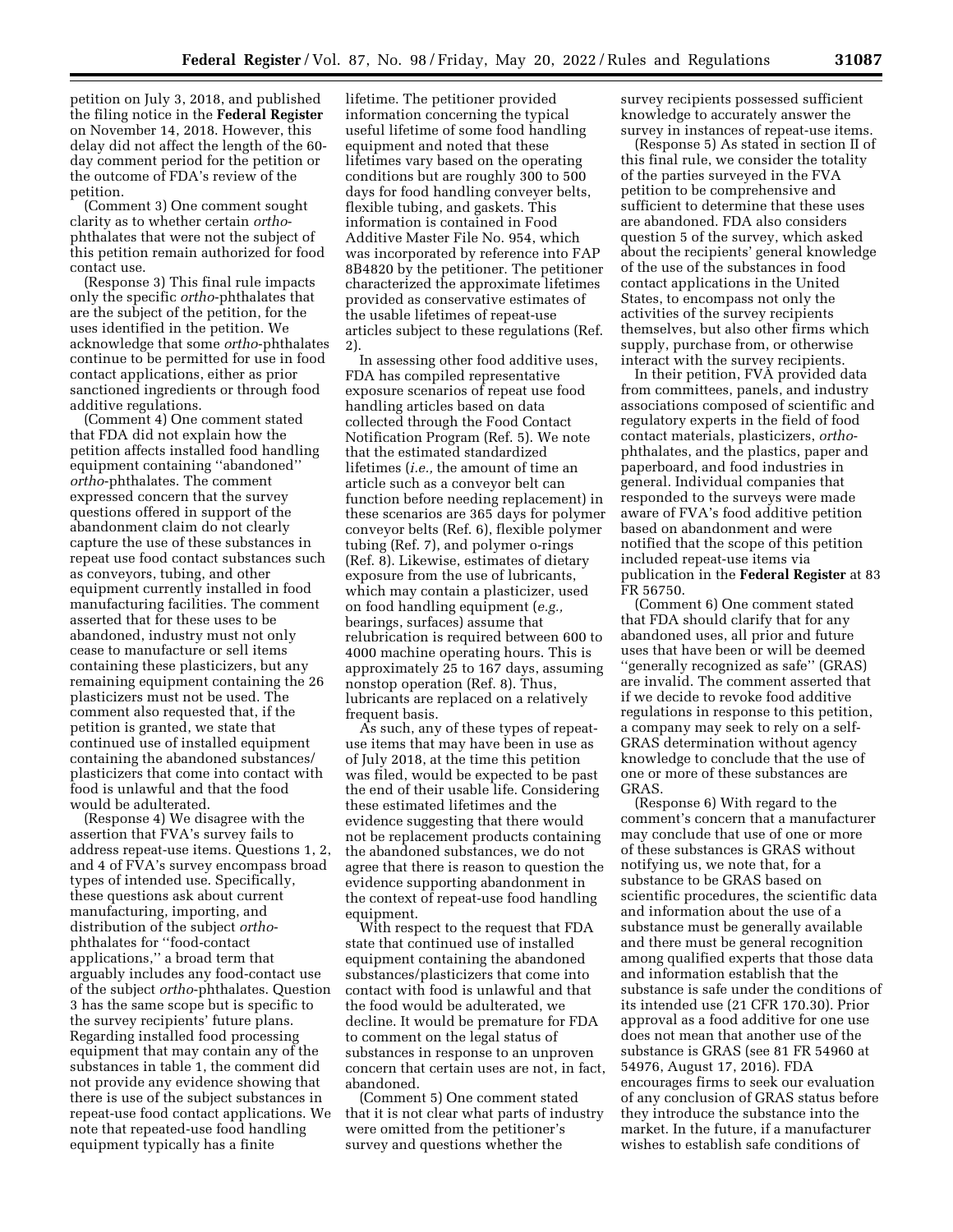use for one or more of these substances in food contact applications, we expect the manufacturer to submit either a food additive petition or a food contact substance notification prior to market entry because these intended uses were previously authorized under section 409 of the FD&C Act.

#### **IV. Conclusion**

FDA reviewed the data and information in the petition and other available relevant material to evaluate whether the food contact uses listed in tables 2 through 19 have been permanently and completely abandoned. Based on the available information, we have determined that these food contact uses have been abandoned. Therefore, we are amending §§ 175.105, 175.300, 175.320, 176.170, 176.180, 176.300, 177.1010, 177.1200, 177.1460, 177.1590, 177.2420, 177.2600, 178.3740, and 178.3910 of the food additive regulations to no longer provide for the food additive uses of the substances listed in tables 2 through 19 because these uses have been abandoned. Although the regulatory text in §§ 175.380, 175.390, 177.1210, and 179.1400 will not be amended, these regulations are also affected because they authorize certain uses of substances listed in table 1 by crossreferencing other regulations.

### **V. Public Disclosure**

In accordance with § 171.1(h), the petition and the documents that we considered and relied upon in reaching our decision to approve the petition will be made available for public disclosure (see **FOR FURTHER INFORMATION CONTACT**). As provided in § 171.1(h), we will delete from the documents any materials that are not available for public disclosure.

#### **VI. Environmental Impact**

We have determined under 21 CFR 25.32(m) that this action is of a type that does not individually or cumulatively have a significant effect on the human environment. Therefore, neither an environmental assessment nor an environmental impact statement is required.

#### **VII. Paperwork Reduction Act of 1995**

This final rule contains no collection of information. Therefore, clearance by the Office of Management and Budget under the Paperwork Reduction Act of 1995 is not required.

#### **VIII. Objections**

If you will be adversely affected by one or more provisions of this regulation, you may file with the

Dockets Management Staff (see **ADDRESSES**) either electronic or written objections. You must separately number each objection, and within each numbered objection you must specify with particularity the provision(s) to which you object, and the grounds for your objection. Within each numbered objection, you must specifically state whether you are requesting a hearing on the particular provision that you specify in that numbered objection. If you do not request a hearing for any particular objection, you waive the right to a hearing on that objection. If you request a hearing, your objection must include a detailed description and analysis of the specific factual information you intend to present in support of the objection in the event that a hearing is held. If you do not include such a description and analysis for any particular objection, you waive the right to a hearing on the objection.

Any objections received in response to the regulation may be seen in the Dockets Management Staff between 9 a.m. and 4 p.m., Monday through Friday, and will be posted to the docket at *[https://www.regulations.gov.](https://www.regulations.gov)* 

#### **IX. References**

The following references marked with an asterisk (\*) are on display at the Dockets Management Staff (see **ADDRESSES**) and are available for viewing by interested persons between 9 a.m. and 4 p.m., Monday through Friday; they also are available electronically at *[https://](https://www.regulations.gov) [www.regulations.gov.](https://www.regulations.gov)* References without asterisks are not on public display at *<https://www.regulations.gov>*  because they have copyright restriction. Some may be available at the website address, if listed. References without asterisks are available for viewing only at the Dockets Management Staff. FDA has verified the website addresses, as of the date this document publishes in the **Federal Register**, but websites are subject to change over time.

- \* 1. FVA 2017 Value Chain Survey Results. *[https://www.surveymonkey.com/results/](https://www.surveymonkey.com/results/SM-QMSNRGQQ8/)  [SM-QMSNRGQQ8/](https://www.surveymonkey.com/results/SM-QMSNRGQQ8/)* (last accessed December 17, 2021).
- \* 2. Email correspondence between D. Hill, Keller and Heckman LLP and S. DiFranco, Division of Food Ingredients, Office of Food Additive Safety (OFAS), Center for Food Safety and Applied Nutrition (CFSAN), FDA, October 30, 2019.
- 3. Malveda, Michael P; Liu, Shirley; Passararat, Suchada; Sesto, Barbara. *Chemical Economics Handbook: Plasticizers.* IHS Chemical, 2015.
- \* 4. American Chemistry Council Member Companies. *[https://](https://www.americanchemistry.com/Membership/MemberCompanies/) [www.americanchemistry.com/](https://www.americanchemistry.com/Membership/MemberCompanies/)*

*[Membership/MemberCompanies/](https://www.americanchemistry.com/Membership/MemberCompanies/)* (last accessed December 17, 2021.)

- \* 5. Memorandum from A. Gonzalez-Bonet, Chemistry Review Group I, Division of Food Contact Notifications (DFCN), OFAS, CFSAN, to the file, November 8, 2017.
- \* 6. Memorandum for FAP 8B4089 from L. Borodinsky, Food and Color Additives Review Section, OFAS, CFSAN, FDA to A. Laumbach, Indirect Additives Branch, OFAS, CFSAN, FDA, November 23, 1988.
- \* 7. Memorandum for FCN 000109 from K. Arvidson, Chemistry Review Group I, Division of Product Manufacture and Use, Chemistry and Exposure Assessment Team, OFAS, CFSAN, FDA to H. Macon, Division of Product Policy, OFAS, CFSAN, FDA, December 20, 2000.
- \* 8. Memorandum for FAP 9B4644 from R. Costnatino, Special Project Team, Chemistry Review Team, Division of Manufacture and Use, OFAS, CFSAN, FDA to the file, April 21, 1999.
- \* 9. Memorandum for FCN 001617 from A. Gonzalez-Bonet, Chemistry Review Group I, DFCN, OFAS, CFSAN, FDA to K. McAdams, DFCN, OFAS, CFSAN, FDA, February 23, 2016.

#### **List of Subjects**

#### *21 CFR Part 175*

Adhesives, Food additives, Food packaging.

#### *21 CFR Parts 176, 177, and 178*

Food additives, Food packaging.

Therefore, under the Federal Food, Drug, and Cosmetic Act and under authority delegated to the Commissioner of Food and Drugs, 21 CFR parts 175, 176, 177, and 178 are amended as follows:

### **PART 175—INDIRECT FOOD ADDITIVES: ADHESIVES AND COMPONENTS OF COATINGS**

■ 1. The authority citation for part 175 continues to read as follows:

**Authority:** 21 U.S.C. 321, 342, 348, 379e.

#### **§ 175.105 [Amended]**

 $\blacksquare$  2. Amend § 175.105 in the table in paragraph (c)(5) by removing the entries for ''Butyl benzyl phthalate'', ''Butyldecyl phthalate'', ''Butyloctyl phthalate'', ''Butyl phthalate butyl glycolate'', ''Di(butoxyethyl) phthalate'' ''Dibutyl phthalate'', ''Di(2-ethylhexyl) hexahydrophthalate'', ''Diethyl phthalate'', ''Dihexyl phthalate'' ''Dihydroabietylphthalate'', ''Diisobutyl phthalate'', ''Diisooctyl phthalate'', ''Dimethyl phthalate'', ''Dioctylphthalate'', ''Diphenyl phthalate'', ''Ethyl phthalyl ethyl glycolate'', ''Methyl phthalyl ethyl glycolate'', and ''Octyldecyl phthalate''.